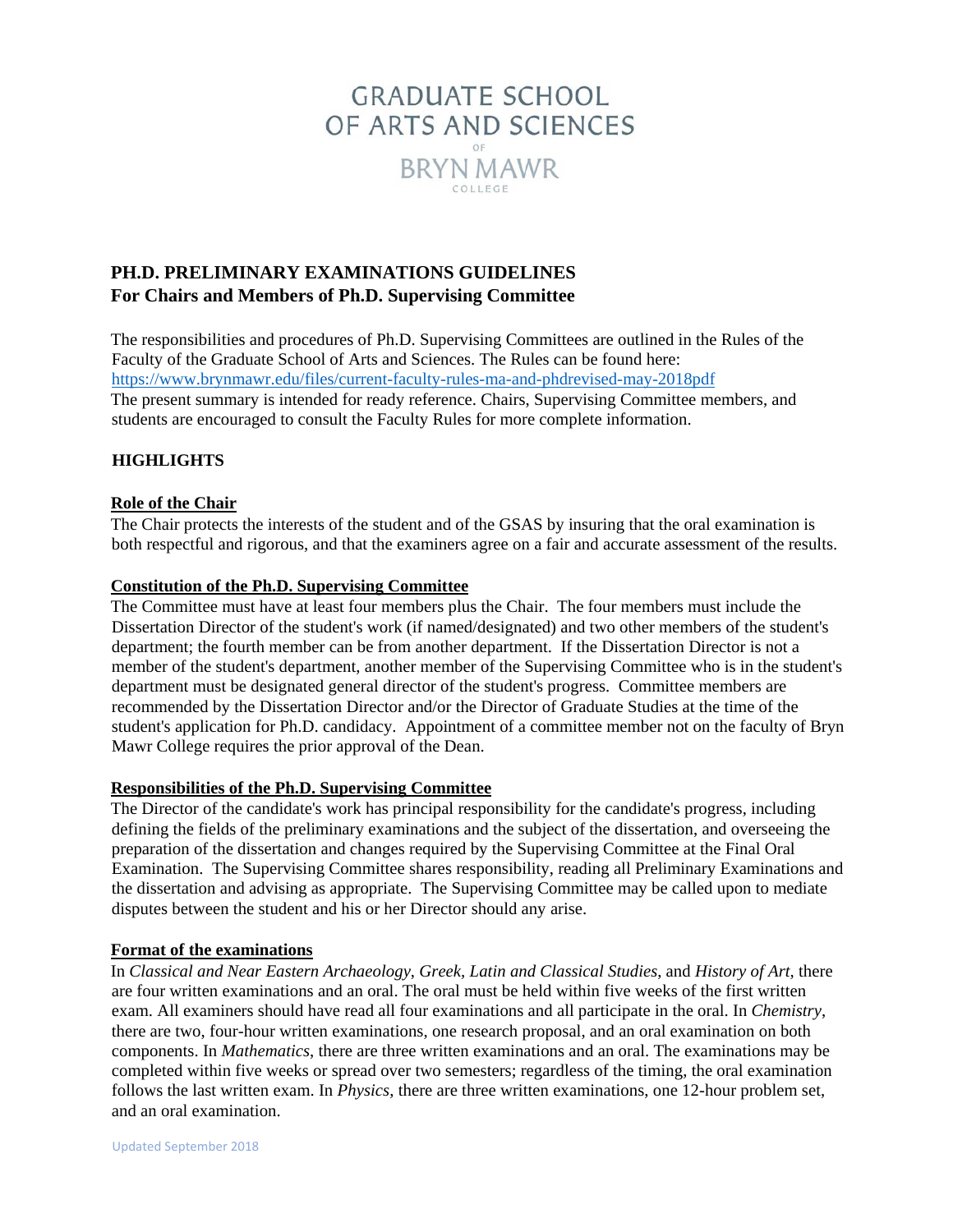

#### **Timing of the examinations**

Preliminary Examinations may be taken only during the academic year and not within the 30 days immediately before the December degree date or Commencement. Examinations are scheduled by candidates through their department or program, normally by the department secretary. They must be scheduled by the beginning of October in semester I and by the beginning of February in semester II (the deadlines are posted on the GSAS website).

#### **Written examinations**

Written examinations should be distributed to members of the Supervising Committee as soon as they are completed. All members of the Committee must have read the written examinations before the oral. Examiners are required to read examinations promptly and to notify the Chair of the Supervising Committee if s/he finds any of them unsatisfactory. If multiple examiners find one or more examinations unsatisfactory, or if one examiner feels especially strongly, the Chair may decide to convene the committee before the oral to determine whether the oral exam should be deferred or cancelled (in which case, no votes on the written examinations are recorded, and the student may be required to take them again at a later time).

#### **Conduct of the oral examination**

On the day of the oral exam, the Chair must pick up the necessary paperwork, including the student's *Ph.D. candidacy form*, from the GSAS office (Old Library, room 120). Oral examinations must last at least one hour and no longer than three hours. Time and conduct are monitored by the Chair. At the beginning of the exam, the Chair asks the student to leave the room so the committee can briefly discuss the written examinations and fix the time and order allotted to each examiner (the exam must last at least one hour; normally, examiners are initially allotted 15-20 minutes apiece). The student is then invited back into the room, and the Chair sees that the examination proceeds in the order agreed upon. Committee members should not interrupt their colleagues unless it has been previously agreed that this is acceptable. After every examiner has finished his or her allotted time, the Chair should ask if any member of the Committee has further questions for the candidate. The Chair is not a voting member of the Committee, but may put questions to the candidate after the other Committee members have finished. After the last question the candidate is asked to leave the room while the Committee deliberates. The student is invited to return a final time to hear the results. The outcome of the examination is recorded on the candidacy form.

#### **Possible outcomes**

The only permissible outcomes are: *Satisfactory*; *Partially Satisfactory*; *Unsatisfactory*. If the examination is judged "Partially Satisfactory" the Chair asks the examiners how the deficiency should be made up and by what date (*this date must be within one year of the date of the oral*). The Chair records this information clearly and explicitly on the candidacy form or in a follow-up email to the Dean of Graduate Studies. If the result is "Unsatisfactory" the committee must decide whether to exclude the student from further study, or to permit the student to retake the Preliminary Examinations. If Committee members disagree about the outcome, the majority prevails, but the vote of dissenting members should be recorded on the form. Dissenters may also file a minority report.